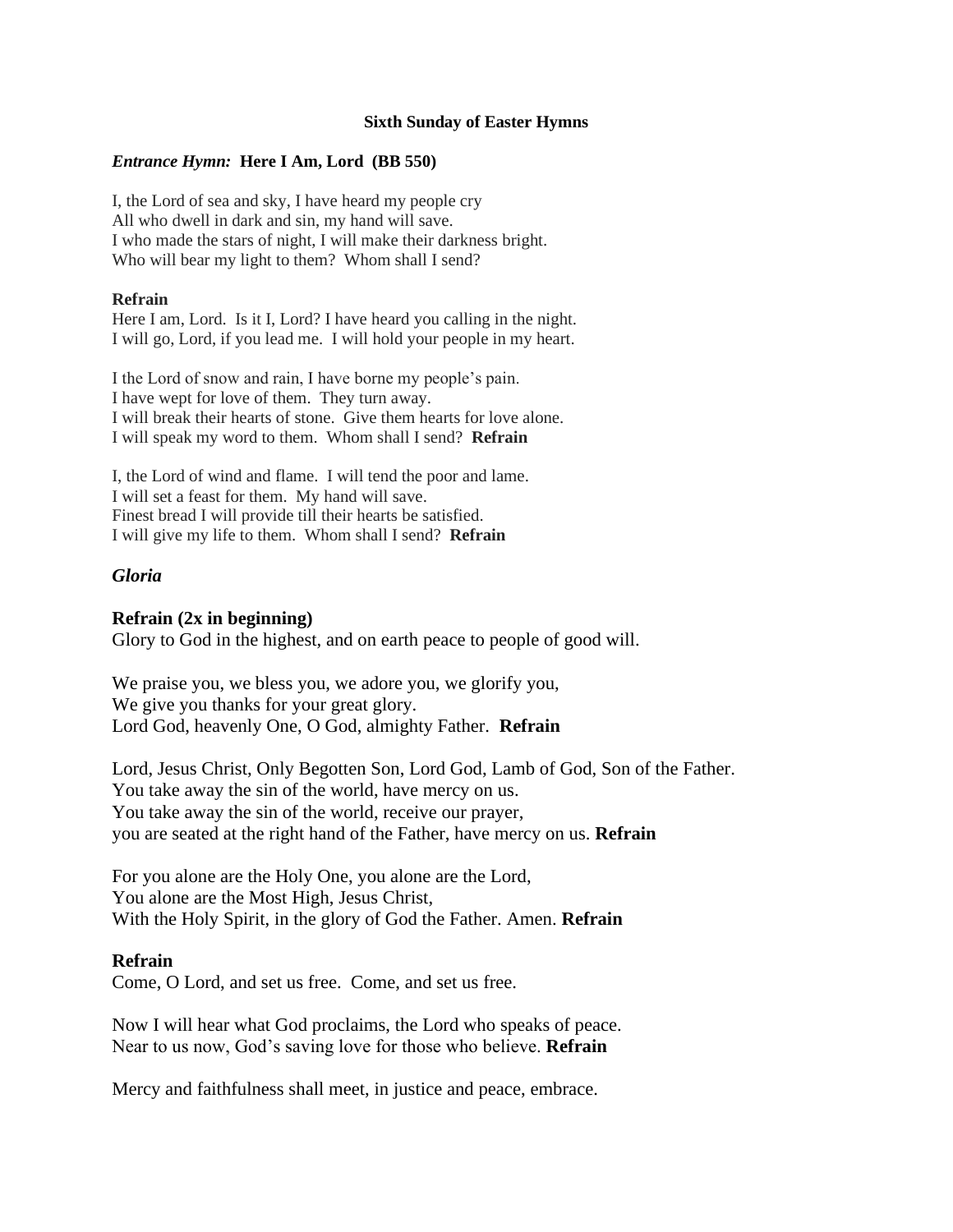Truth shall blossom from the earth as the heavens rejoice. **Refrain**

Our God shall grant abundant gifts, the earth shall yield its fruit. Justice shall march before our God and guide us to peace. **Refrain**

## *Gospel Acclamation:*

# *Alleluia* **Mass of a Joyful Heart**

Alleluia, Alleluia, Alleluia, Alleluia, Alleluia, **Alleluia, Alleluia, Alleluia, Alleluia, Alleluia,**

Let your heart rejoice in the Lord, let your word proclaim God's deeds. Let your voice sing out to the world that our God has come to save!

## **Alleluia, Alleluia, Alleluia, Alleluia, Alleluia,**

## *Sprinkling Rite:* **Song over the Waters (G 409)**

## **Refrain**

God, you have moved upon the waters, You have sung in the rush of wind and flame; And in your love, you have called us sons and daughters, Make us people of the water and your name.

Come fill our waiting hearts with the spirit of Jesus, Let us shine with your light and peace. **Refrain**

Give us a thirst for love, give us a hunger for justice, Make us one with the mind of Christ. **Refrain**

# *Preparation of the Gifts* **We Are Many Parts (BB 586)**

### **Refrain**

We are many parts, we are all one body, and the gifts we have we are given to share. May the Spirit of love make us one indeed; One, the love that we share, one our hope in despair, one the cross that we bear. God of all, we look to you, we would be your servants true, Let us be your love to all the world. **Refrain**

So my pain is pain for you, in your joy is my joy, too. All is brought together in the Lord. **Refrain**

All you seekers great and small, seek the greatest gift of all; If you love, then you will know the Lord. **Refrain**

### *Service Music:* **Mass of Glory (BB 901)**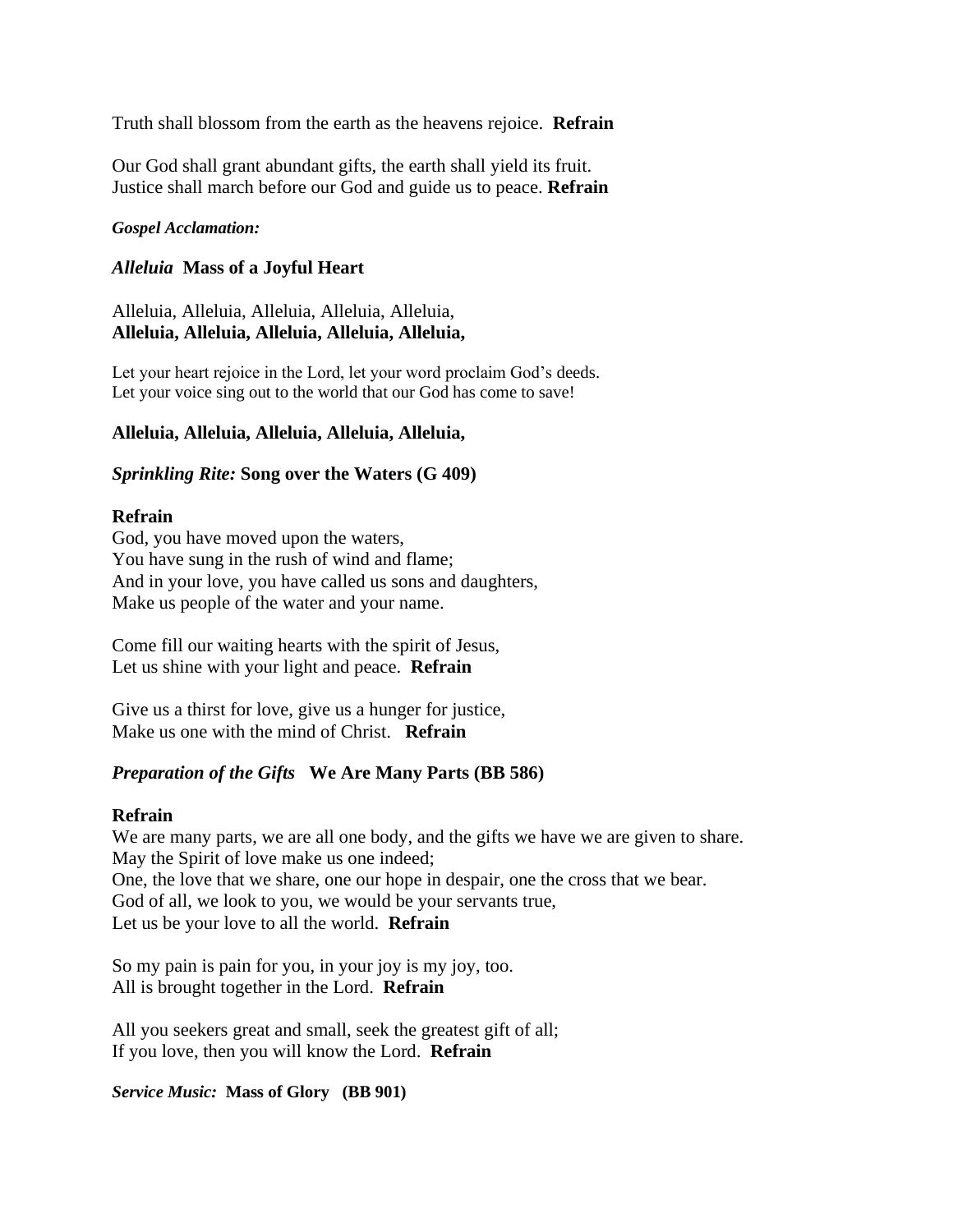## *Communion Song* **Now In This Banquet (G 600)**

#### **Refrain**

Now in this banquet, Christ is our bread; here shall all hunger be fed. Bread that is broken, wine that is poured, love is the sing of our Lord.

You who have touched us and graced us with love, Make us your people of goodness and light. **Refrain**

Let our hearts burn with the fire of your love; Open our eyes to the glory of God. **Refrain**

God who makes the blind to see, God who makes the lame to walk, Bring us dancing into day, lead your people in your way. **Refrain**

Hope for the hopeless, light for the blind. "Strong" is your name, Lord, "Gentle" and "Kind." **Refrain**

Call us to be your light, call us to be your love, Make us your people again. **Refrain**

Come, O Spirit! Renew our hearts! We shall arise to be children of light. **Refrain**

### *Communion Meditation Song* **Eye Has Not Seen (BB 471)**

### **Refrain**

Eye has not seen, ear has not heard what God has ready for those who love him; Spirit of love, come, give us the mind of Jesus, teach us the wisdom of God.

When pain and sorrow weigh us down, be near to us, O Lord, Forgive the weakness of our faith, and bear us up within your peaceful word. **Refrain**

Our lives are but a single breath, we flower and we fade, Yet all our days are in your hands, so we return in love what love has made. **Refrain**

To those who see with eyes of faith, the Lord is ever near, Reflected in the faces of all the poor and lowly of the world. **Refrain**

God Creator, bless and keep us Christ, be ever near us; Spirit be the light before us, gentle be our pathway. **Refrain**

### *Alternate Meditation Song:* **Comfort, Comfort, O My People (BB 59)**

Comfort, comfort, O my people, speak of peace, now says our God;